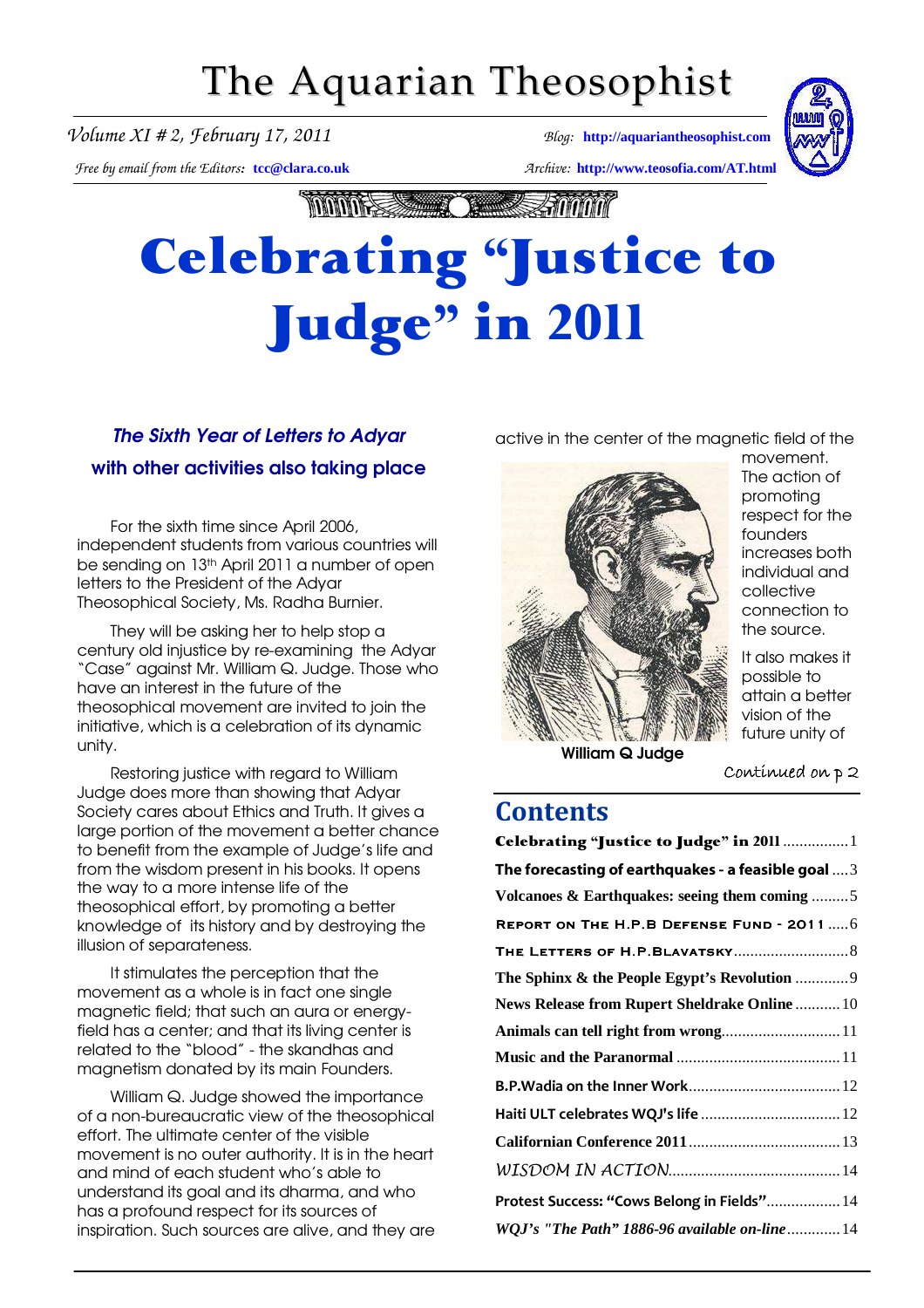the movement. The building of a lasting and true unity depends on the fulfilment of its Dharma.

This unity won't be obtained by the practice of outward social courtesy between shells and personalities, nor by blind obedience to this or that "leader" and "authority". It will be built by facing reality and discharging the movement's duty towards mankind, which still remains "the great orphan" these days.

Although the **open letters campaign** has no attachment to short term results, it acknowledges that progress has been made since 2006. More specifically in the last two years, the campaign has started to become an increasingly multidimensional process. There has been a growing decentralized response from members of the Adyar Society. Several regional and online initiatives related to William Judge and to the unity of the movement have taken place in different countries around mid-April, involving members, websites and lodges of the Adyar Society, and including talks, seminars and online publications.

The 19th century process of persecution against Judge within the Adyar Theosophical Society is extensively documented in the book The Judge Case, by Ernest Pelletier<sup>1</sup> and in other books2.

The accusations were based on a campaign of rumours. They seem to have been used as a tool by those who aimed at attaining political power within the organization. No actual, valid proofs were ever presented against Judge. The Judicial Committee appointed to examine the matter declared it could not decide on the issue.

Every letter in defence of William Q. Judge should be as widely circulated as possible among one's friends and co-students, or in publications in one's local language, so that the vindication of Judge takes place at the grassroots level, as long as the international leaders of the Adyar Society are unable to act. These letters stimulate the movement's ability to learn from its own mistakes. They help people realize that it is a privilege and a blessing to defend the Founders every time they are unjustly attacked,

-

whether from within or from without the theosophical movement.

Each in his or her own way, style and words, students will suggest for the sixth time next April 13th that Adyar should publicly admit that Judge was innocent of any wrongdoing - or else open the Adyar Archives and show any existing proofs of his mistakes.

The agenda includes some celebration. The letter-effort takes place by April 13, which is Judge's birthday. Yet as Judge donated his life to the movement, it is the movement itself - in its ever-renewing unity and diversity - that is actually being celebrated by these letters and related activities.

E-mail messages and phone calls to Adyar are good ideas as additional means of expression; but it is felt that the efficiency of an air mail letter is greater. Envelopes must be addressed to

Mrs. Radha Burnier, President

The Theosophical Society

Adyar, Chennai

600 020, India.

Whenever possible, signed copies of the letters to Adyar should be sent by air mail to the address indicated below. Ms. Radha Burnier sent kind answers to some of the letters.

The correspondence to Adyar has been discussed in previous editions of "The Aquarian Theosophist" and other theosophical magazines. Special sections with articles on this topic can be found at the websites:

[www.TheosophyOnline.com](http://www.theosophyonline.com/)

[www.Esoteric-Philosophy.com](http://www.esoteric-philosophy.com/)

[www.FilosofiaEsoterica.com](http://www.filosofiaesoterica.com/)

#### Justice to William Judge

Letters to Adyar



Those interested in obtaining more information may also write to [lutbr@terra.com.br](mailto:lutbr@terra.com.br)

Air mail contact:

Carlos Cardoso Aveline, Caixa Postal 5111, Ag. Brazlândia, CEP 72.705-970, Brasília, DF, Brazil.

<sup>&</sup>lt;sup>1</sup> Published by the Edmonton Theosophical Society, Canada, in June 2004.

<sup>2</sup> Two of them are "The Theosophical Movement, 1875 -1925" written by associates of the United Lodge of Theosophists (E.P.Dutton & Co., N.Y., USA, 1925, 705 pp.) and "The Theosophical Movement, 1875-1950" also by ULT Associates (The Cunningham Press, Los Angeles, CA, USA, 1951, 351 pp.)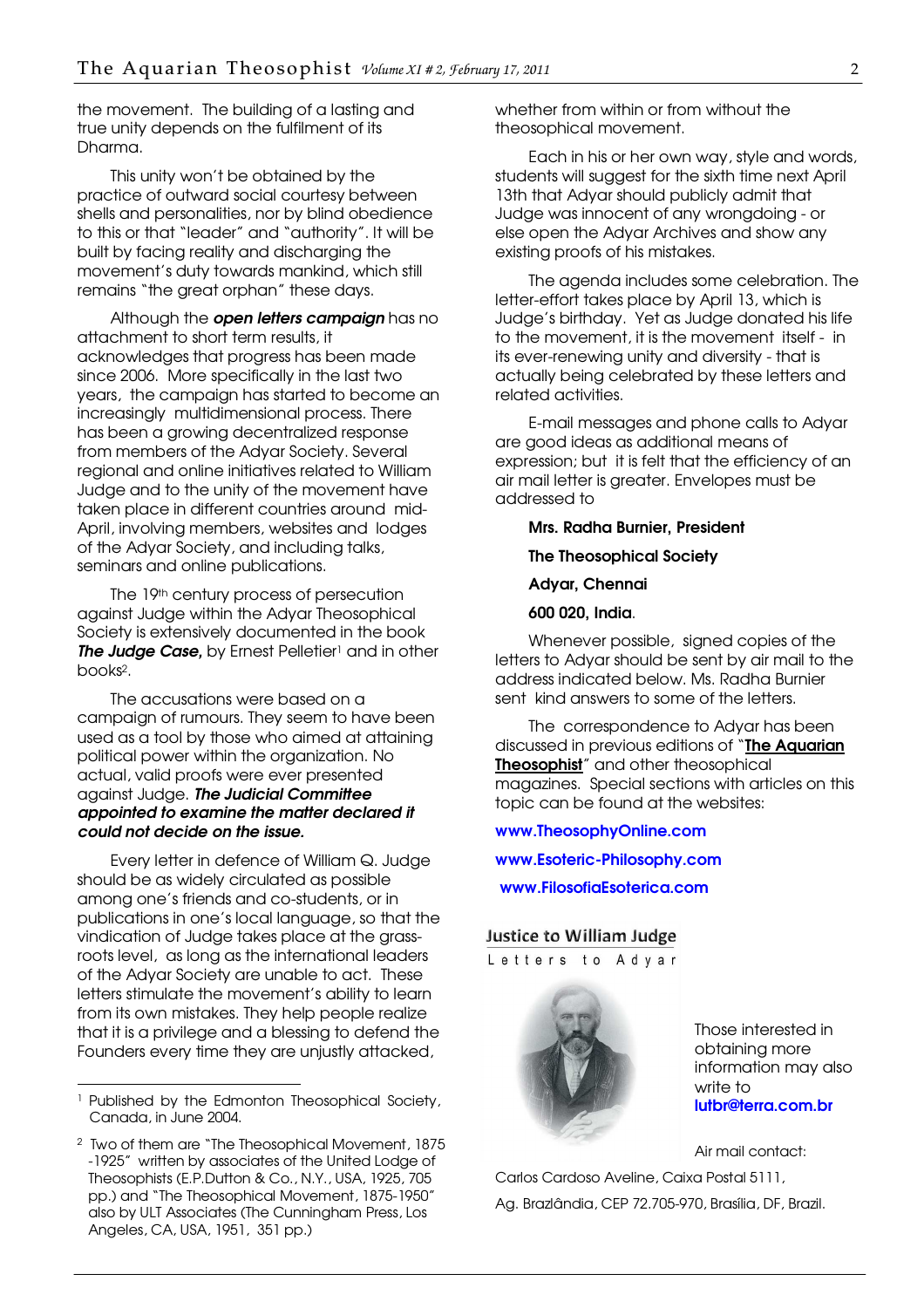# <span id="page-2-0"></span>The forecasting of earthquakes - a feasible goal

[ This article was written for the AQ in January 2011 after the author's work was noticed in the "New Concepts in Global Tectonics" March 2010 newsletter. Details of Dr Falb's successful methods were supplied to him from "The Secret Doctrine" and he kindly dedicated this article to his and It was therefore before the Christchurch earthquake in February. )

\*\*\*\*\*\*\*\*\*\*\*\*\*\*\*\*\*\*\*

### A tribute to Rudolf Falb and Raffaele Bendandi<sup>3</sup>

by Valentino Straser [fifurnio@tiscali.it](mailto:fifurnio@tiscali.it)

The idea that earthquakes can re-occur over time in certain seismic zones of the Terrestrial Globe dates back to the XIX century. Rudolf Falb was amongst the first academics to hypothesise the cyclic nature of earthquakes based on a relationship between the motion of the Earth and the dance of the celestial bodies. His Model, exactly like that proposed by Raffaele Bendandi (the man who was able to forecast earthquakes), formulated almost a century later, is as innovative today as it was then. The road taken by both Falb and Bendandi, is tortuous, arduous and teeming with snares, as befits innovative notions.

It challenges that idea of the earthquake which sees it as a mechanical effect directly generated by vibrations in the bowels of the Earth. Instead, Falb and Bendandi favoured concepts linked to concomitant phenomena and coincidental elements resulting from the

-

Mme Blavatsky writes about Dr Falb's extraordinary successes in a following article.

positions assumed by the celestial bodies with respect to the Earth. Interactions generated, for example, by tidal forces (Tolstoy et al, 2002), variations in the solar flux, and electromagnetic transfer, all of which represent more abstract concepts with respect to the mechanical vision of seisms4.

In other words, the problem is to be approached from alternative points of view.

It is not coincidental then that, in his theory and applied methodology, Falb speaks of "Lunar and Solar Fluids", while Raffaele Bendandi believed that the cyclicity of the celestial bodies and their mutual influence were at the origin of the tidal movements that affect our Globe, not only in the waters, but also in the terrestrial crust.

One reference in common in the works of Falb and Bendandi is that of solar cyclicity and the eleven-year rhythm of sunspots; concepts not accepted by the scientific community – at least not last century.

Over a century after the passing away of Falb and Bendandi, recent scientific works, on the other hand, have drawn attention to the fact that seismic events with shallow focal points correspond to solar minimums, while the focuses of strong intensity seisms coinciding with solar maximums are much deeper (Choi and Maslov, 2010). If this concept is viewed in conjunction with Falb's method, with reference to his successful forecasting of the violent earthquake at Belluno, Italy, in 1873, and the eruption of Etna in 1874, it can be seen that both events occurred at the same time as a solar maximum (215 spots in 1873, and 159 in 1874), and were therefore characterised by the emission of a notable quantity of solar flux.

A concept which Bendandi, too had adopted in 1931.

"Every eleven years," Bendandi wrote, "the number of spots reaches a maximum; then over seven and a half years the figure reaches its minimum; it then takes three and a half years to reach its new maximum. The period therefore lasts eleven and one tenth years. But this can also vary, sometimes changing by a year or two less or more. Each maximum is therefore closer to the previous minimum.

This fact is rather significant and we can find it in all phenomena that are

-

<sup>3</sup> Rudolph Falb (1838 – 1903) and Raffaele Bendandi (1893-1979) are two seismologists who made earthquake and volcano predictions based on astronomical influences affecting the release of seismic energy.

For further information on see Wikipedia and http://www.annalsofgeophysics.eu/index.php /annals/article/viewArticle/4621

<sup>4</sup> an earthquake by a less common name. After the Greek seismos, derived from seiein to shake.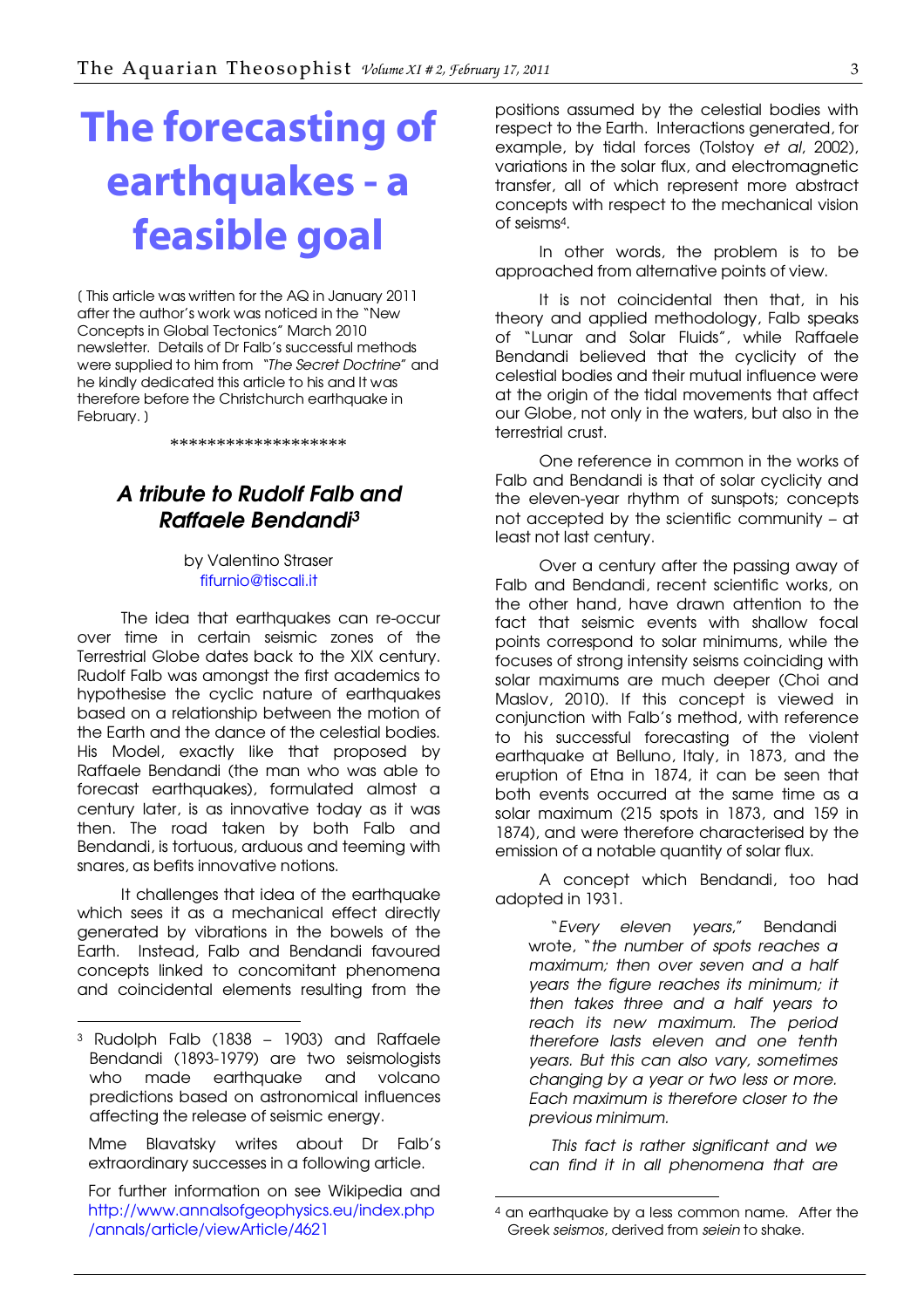due to a perturbation of a condition of equilibrium. In every manifestation of this kind agitation is produced more rapidly than it subsequently decreases to return to a state of normality and immobility, as the ebb and flow of the sea teaches us."

However, solar cyclicity alone is not enough to interpret the methods of Falb and Bendandi. For the former, a fundamental role was played by the Moon (Falb, 1870), and for the latter certain planets, such as Jupiter, for example (Bendandi, 1931).

Rudolf Falb considered the nodal positions of our satellite, above all when the Moon is New or Full, as well as the maximum and minimum distances in its orbit around the Earth (Apogee and Perigee), as the critical days for the occurrence of earthquakes.

If we try applying the mechanism hypothesised by Falb to his forecasts for Italy, we can observe (see Table) that the days when the earthquake at Belluno and the volcanic eruption of Etna occurred correspond, more or less, to the Moon's maximum and minimum distances from the Earth.

Confirmation of this mechanism, also from a statistical point of view, has been demonstrated by an Indian team (Kolvankar et al, 2010) in a recently published work, and also in one of my own studies (Straser, 2010), which relates tidal cyclicity of the terrestrial crust with a variation in the force of gravity and the occurrence of earthquakes.

#### Earthquake place & date Belluno 29-6-1873 MOON

| <b>Fraction</b> | <b>Distance</b> | Magnitude | Phase |
|-----------------|-----------------|-----------|-------|
| illuminated     | from the        |           |       |
|                 | Farth           |           |       |
| 0.223           | 404,203.6       | 8.50      | ° 124 |
|                 | ۷m              |           |       |

#### Volcanic eruption place & date Etna 29-8-1874 MOON

| Fraction    | Distance  | Magnitude | Phase |
|-------------|-----------|-----------|-------|
| illuminated | from the  |           |       |
|             | Farth     |           |       |
| 0.925       | 359,882.3 | 11 74     | .328° |
|             | km        |           |       |

If, on the one hand, the method based on the position of the Moon in its orbit is simple to apply, the choice of the sites remains to be considered. From a geographical point of view, Belluno lies on the 45th parallel, where the tidal forces of the lunar/solar attraction are greatest, while Mount Etna lies above a magma chamber. In Falb's view, the Moon and the Sun would interact with the underground fluids of the Earth causing eruptions and earthquakes. Consequently, the two sites chosen for Falb's forecast correspond to both the gravitational characteristics of lunar/solar attraction and the "lakes of magma" underground that he hypothesised in his model.

The methods of Rudolf Falb and Raffaele Bendandi, while proving effective in forecasting earthquakes and volcanic eruptions, were long criticized and ignored, conceivably because they were not fully understood. Scientific progress and the considerable mass of data currently available to research centres and the scientific community at large, allow an assessment, at least partially, of the hunches and theories of these two extraordinary academics. The goal of a specific model to forecast earthquakes by now seems close at hand, and the studies by Falb and Bendandi will return to claim their rightful place amongst the milestones of this science.

#### **Bibliography**

Bendandi, R., 1931. Un Principio fondamentale dell'Universo. Osservatorio Bendandi – Faenza, Società Tipografica Editrice in Bagnacavallo, v. 1, p. 322.

Choi, D., and Maslov, L. 2010. Earthquakes and solar activity cycles. New Concepts in Global Tectonics Newsletter, no. 57, p. 84-97

Falb, R., 1870. The Earthquake at Manila: its Theoretical Significance. Nature Vol 1 p.604-605.

Kolvankar, V., More, S. and Thakur, N., 2010. Earth tides and earthquakes, New Concepts in Global Tectonics Newsletter, no. 57, p. 54-84

Straser, V., 2010. Variations in gravitational field, tidal force, electromagnetic waves and earthquakes. New Concepts in Global Tectonics Newsletter, no. 57, p. 98-108.

Tolstoy, M., Vernon, F.L., Orcutt, J.A. and Wyatt, F.K., 2002. Breathing of the Seafloor: Tidal correlations of seismicity at Axial volcano. Geology, v. 30, no. 6, p. 503–506.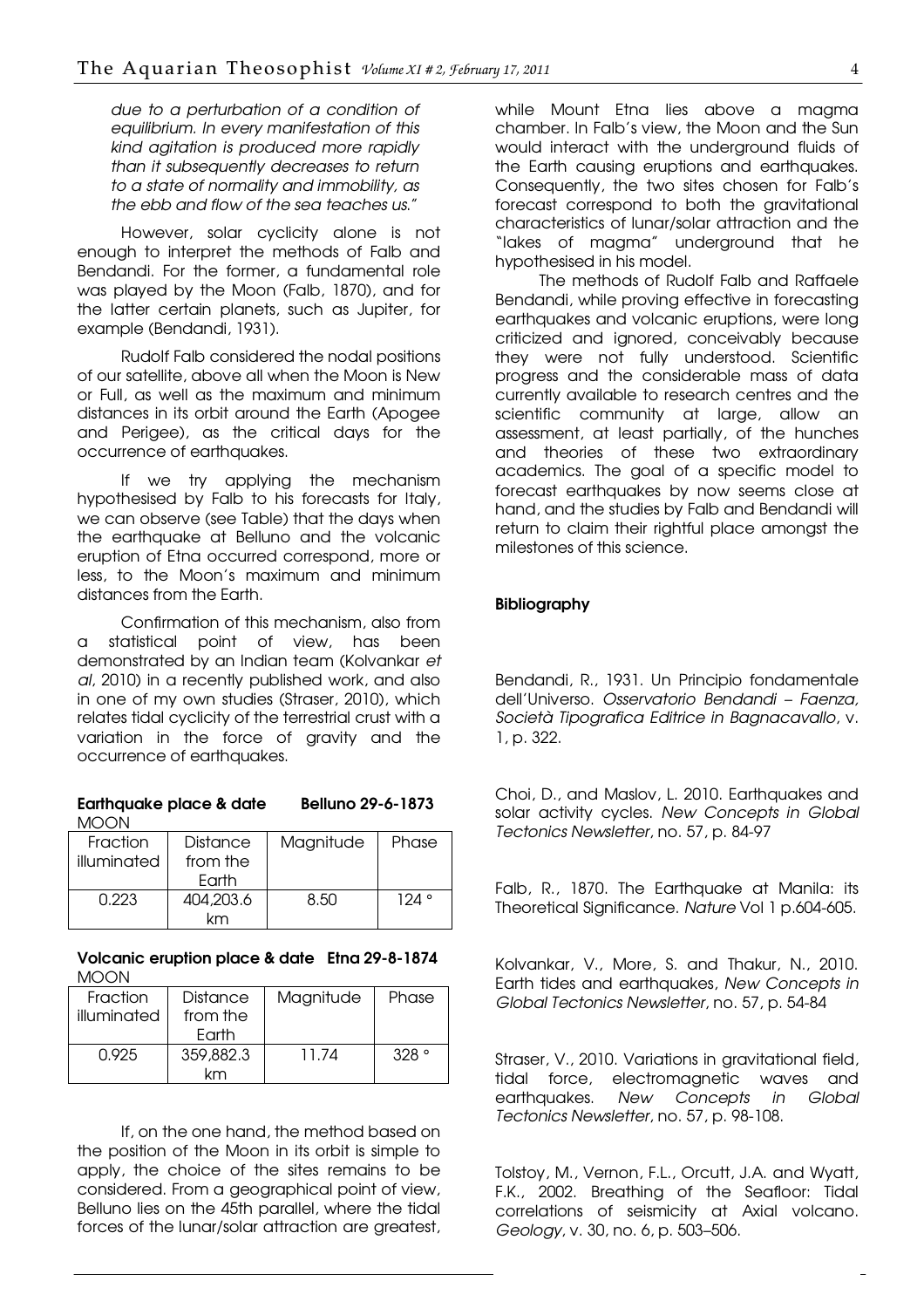## <span id="page-4-0"></span>Volcanoes & Earthquakes: seeing them coming

#### **Extracts from** "Ancient Doctrines Vindicated by Modern Prophecy" by H.P.Blavatsky

The German press has recently attempted in numerous editorials to solve what seems a mystery to the ordinary and sceptical public. They feel that they are evidently betrayed by one of their own camp — a materialist of exact science.

Treating at length of the new theories of Dr. Rudolph Falb — the editor of the Leipzig "popular astronomical journal," the Sirius - they are struck with the faultless accuracy of his scientific prognostications, or rather to be plain, his meteorological and cosmological predictions.

The fact is, that the latter have been shown by the sequence of events, to be less scientific conjectures than infallible prophecies. Basing himself upon some peculiar combinations and upon a method of his own, which, as he says, he has worked out after long years of researches and labour, Dr. Falb is now enabled to foretell months and even years in advance every earthquake, remarkable storm, or inundation. Thus, for example, he foretold last year's earthquake at Zagreb.

> At the beginning of 1868, he prophesied that an earthauake would occur on August 13, in Peru, and it did take place on that very day.

In May, 1869, he published a scientific work entitled The Elementary Theory of Earthquakes and



Rudolph Falb 1838-1903

Volcanic Eruptions, in which, among other prophecies, he foretold violent earthquakes at Marseilles, at Utach, along the shores of the Austrian possessions in the Adriatic Sea, in Colombia and the Crimea, which five months later—in October—actually took place.

In 1873, he predicted the earthquake in Northern Italy, at Belluno, which event occurred in the very presence of Dr. Falb, who had gone

there to witness it himself, so sure was he of its taking place.

In 1874, he notified to the world the then unforeseen and quite unexpected eruptions of Etna; and notwithstanding the chaff of his colleagues in science, who told him there was no reason to expect such a geological disturbance, he went to Sicily and was able to take his desired notes on the spot, when it did happen.



**Etna, Jan 2011** Lava heads for the sea as Mount Etna

erupts on Sicily. Not all erutpions are as benign. Photos courtesy ANSA.

He also prognosticated the violent storms and winds between the 23rd and the 26th of February, 1877, in Italy, and that prediction was also corroborated by fact.



Soon after that, Dr. Falb went to Chili, to observe the volcanic eruptions in the Andes which he had expected and predicted two years before and—he did observe them. Immediately upon his return, in 1875, appeared his most remarkable work known as Thoughts on, and Investigations of, the

Causes of Volcanic Eruptions - and which was immediately translated into Spanish and published at Valparaiso in 1877.

[ the full article was originally published in The Theosophist, Vol. II, No. 8, May, 1881 – click to go to [http://www.blavatsky.net/blavatsky/arts/AncientDoc](http://www.blavatsky.net/blavatsky/arts/AncientDoctrinesVindicatedByModernProphecy.htm) trinesVindicatedByModernProphecy.htm

#### [ We are reminded by the recent tragic loss of life in Christchurch's and Japan's earthquakes.

However sometimes a knowledge of future events can be a mixed blessing for some, while for others it's said they receive inner warnings of such disasters and intuitively avoid them. Eds. ]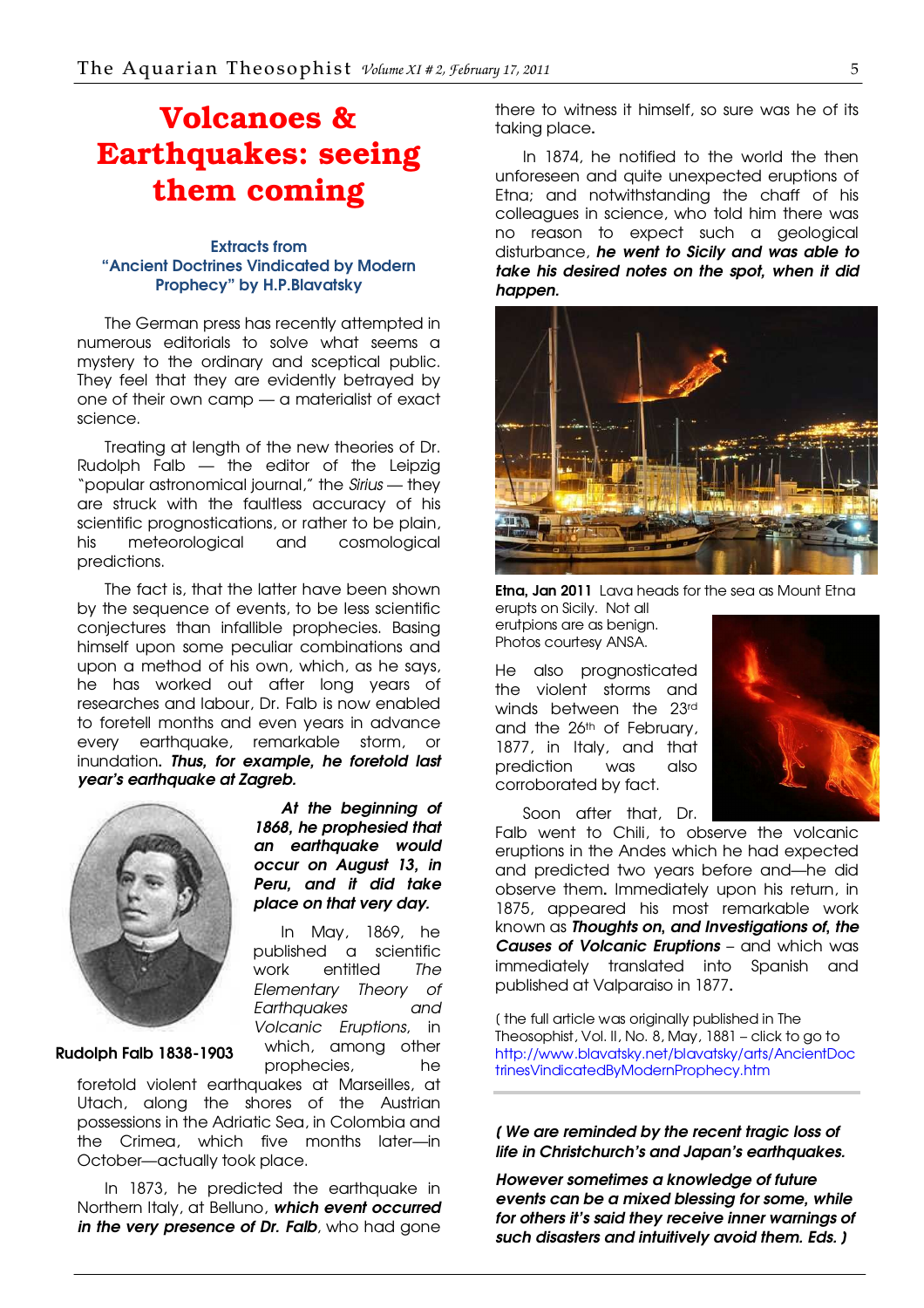## <span id="page-5-0"></span>**REPORT ON THE H.P.B** DEFENSE FUND - 2011

 "If the 'false prophets of Theosophy' are to be left untouched, the *true* prophets will be very soon - as they have already been - confused with the false. It is nigh time to winnow our corn and cast away the chaff." Helena P. Blavatsky

"It is the duty of esoteric students to unmask error and hypocrisy; to face lie with truth; not as personal criticisms but as facts against misstatements… The custodians of Truth voice it in the face of lie, ignorance and error… Theosophy is in the world for that purpose." Robert Crosbie

It was in December 2003 that John Algeo and the USA/TPH published "The Letters of H.P. Blavatsky, Volume I, 1861-1879". The book had 634 pages and was presented as part of the Collected Writings of H.P. Blavatsky.

I received a copy of it by the end of April 2004 and saw in its pages many of the worst libels invented against HPB by Vsevolod Soloviof and others.

In the following months I sent some 38 air mail letters stating the facts to theosophical students and leaders around the world.

Among those who answered to the document were Ms. Radha Burnier, Mr. John Algeo, Ms. Dara Eklund and Ms. Joy Mills. Ms. Radha wrote that the letters in question were "obviously spurious". Ms. Dara Eklund's position was less clear. Joy Mills and John Algeo avoided admitting the facts. None of them thought it was necessary to do something to stop the circulation of falsehoods against the honor and the character of the founder of the movement.

José Ramón Sordo, from Mexico, and the Fohat magazine, from Canada, were among the first to act. Fohat published an updated version of my circular letter under the title of "Defending the Old Lady".

In March 2005, Jerome Wheeler, then editor of "The Aquarian Theosophist", asked my permission to publish the text "Defending the Old Lady".

From then on, both "Fohat" and "The Aquarian" were in the frontline of HPB's defense. The two magazines published a number of articles on this topic, as well as on the future of the theosophical movement and related issues. "Theosophy" magazine, from Los Angeles [1], and "Sunrise" magazine, from Pasadena [2], published short notes on the efforts being developed.

After consulting with us, in June 2005 Jerome Wheeler and "The Aquarian Theosophist"

announced the creation of the "HPB Defense Fund". Every month the magazine reported on the Fund's progress in the pages of "The Aquarian". The stated goal was to counteract the fraudulent volume published by John Algeo. The Canadian magazine Fohat, edited by the Edmonton Theosophical Society, gave full support to the Fund. From the United States, Mr. Dallas TenBroeck supported the project and made valuable suggestions.

A number of donors emerged from around the world, including India. In May 2006 "The Aquarian Theosophist" announced that the money aimed at - some 10,000 US dollars - was already available and complete in a bank account in Los Angeles. Donations should therefore stop.

There was bad news by the end of 2006, when Mr. Wheeler left the coordination of the project due to health problems. Some time after that, the money of the Fund was transferred, as requested by Wheeler, to an account controlled by The Theosophy Co., Los Angeles. Since then the Theosophy Co. has made it clear that it is not concerned with the destination and use of the money. Its sole purpose is safekeeping it, upon request of "The Aquarian Theosophist"5.

For three years, in 2007, 2008 and 2009, a small group of friends exchanged ideas as how to proceed with the work. Among them, Will Windham, the new editor of "The Aquarian Theosophist", two or three ULT associates in the USA, and myself. Dialogues were useful and provided insights. We took our time to think matters over.

In December 2009, after consultations, I felt it was time that someone took a more practical decision. I announced that from January 2010 I would act, on a voluntary basis, as the editor of the HPB Defense Project. There was no opposition in the group: by then we were entering the seventh year since the publication of the libels by John Algeo and the TPH/USA. Portuguese donors, responsible for almost 25% of the Fund's donations, had been asking for some time for a public statement about the future book.

Since the second semester of 2009, I gradually invited more people to the group of those who accompany the effort. It was important to have other students sharing the process, at least as "friendly witnesses". As a

-

<sup>5</sup> The current Editors of the AQ don't have any formal control over the use of the funds, which are still legally owned by Jerome Wheeler, the fund raiser. The Eds try to assist Jerome and others in the group by consulting them on it. The AQ Eds.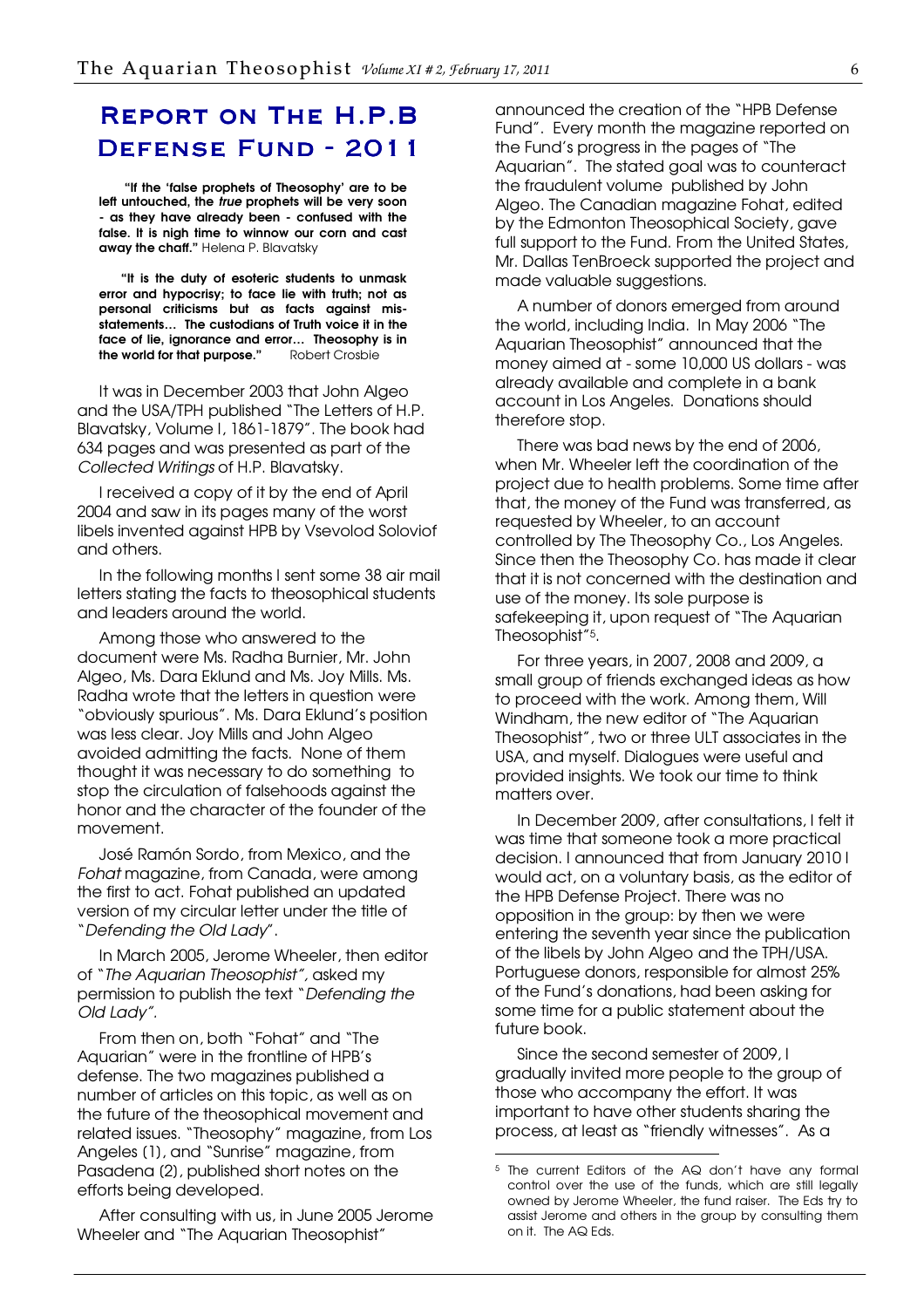result, in February 2011 the small group included friends from Canada, Brazil, Portugal, USA, UK, Mexico and Sweden.

The Portuguese-Brazilian ULT Lodge registered in Los Angeles in November 2009 decided to support the project and started expanding its English-language work. We felt it was not only a question of having a paper book published. More importantly, it was a question of developing a living and active relationship with the reading public. We saw we had to make a self-devised effort that could grow as living organisms do. We should start publishing the book independently from money, and online.

In 2011, the Portuguese-Brazilian ULT has three websites with texts in English [www.Esoteric-](http://www.esoteric-philosophy.com/)Philosophy.com, [www.TheosophyOnline.com](http://www.theosophyonline.com/) and [www.FilosofiaEsoterica.com](http://www.filosofiaesoterica.com/)

The number of their readers is significant and has been growing.

Some 70 to 90 per cent of the future book are published online. The material can be found under sections "**Truth and Falsehood in** the Theosophical Literature" and "The Letters of Helena P. Blavatsky As Edited by W.Q. Judge", in our websites. A few texts of the future book are already published in other sections. Several texts are ready but not published. Others still require a considerable amount of research.

Portuguese theosophist José Manuel Anacleto felt in December 2010 that time enough had passed and something should be done to offer the public a paper book with the texts already published. He asked the money of Portuguese donations to be returned, so that the possibility of a small edition in paper could be considered from Lisbon. The Theosophy Company immediately said it would give the money back.

On February the 2nd, 2011, a formal decision was announced by Portuguese donors to support the present online effort and to use their donations to make a small paper edition. In their message to the "HPB Letters Group", the Portuguese friends declare that the editorial line of the material already published is in harmony with the policy announced by Jerome Wheeler in 2005. They add that it was for just such a project that the money was donated.

The presence of the 2,400 US dollars in the donors' bank account in Lisbon was confirmed on February 9th, 2011.

With that money available and the clear support from Portuguese donors, the editorial effort could then be more clearly focused in the direction of a book in paper.

The intention is to prepare a small first edition, probably with numbered copies. The approximate date is 2013 – perhaps before.

 By publishing the present report in February 2011, the project gets once more in contact with the wider public. In this, we act in strict accordance with the policy announced and developed by "The Aquarian Theosophist" in 2005 and 2006. We believe it is likely that in the end - and hopefully sooner than later - the present editors will give full support to the ongoing effort.

Regardless of that, the editors of [www.Esoteric-Philosophy.com](http://www.esoteric-philosophy.com/)  [www.TheosophyOnline.com and](http://www.theosophyonline.com/)  [www.FilosofiaEsoterica.com have much more](http://www.filosofiaesoterica.com/)  views in common with "The Aquarian" than not.

 We are prepared to live diversity in unity. We have respect and admiration for the work of present editors of "The Aquarian", with whom we cooperate in a number of issues, including several of the tasks related to the HPB Letters Project.

 True, there has been a difference of viewpoints as to the question of how best to defend the theosophical movement against the action of those who commit fraud and circulate slanders while presenting themselves as theosophists. We are confident that such a difference of views will disappear with the natural flow of events. While we make progress towards that point in time, we know that such a difference will continue to be mutually accepted as a source of lessons on the universal principle of unity in diversity.

 We must take into consideration that not everyone has the duty to remember these words by H.P. Blavatsky:

"If the 'false prophets of Theosophy' are to be left untouched, the true prophets will be very soon - as they have already been - confused with the false. It is nigh time to winnow our corn and cast away the chaff." [3]

Not everyone has to pay attention to the fact that Mr. Robert Crosbie wrote:

"It is the duty of esoteric students to unmask error and hypocrisy; to face lie with truth; not as personal criticisms but as facts against misstatements. (…) The custodians of Truth voice it in the face of lie, ignorance and error (…). Theosophy is in the world for that purpose." [4]

One thing is not too difficult to see, though. Preserving respect for the truth about H.P. Blavatsky, especially within theosophical circles, is not an irrelevant issue for it relates to the very center of the magnetic aura of the theosophical movement as a whole. It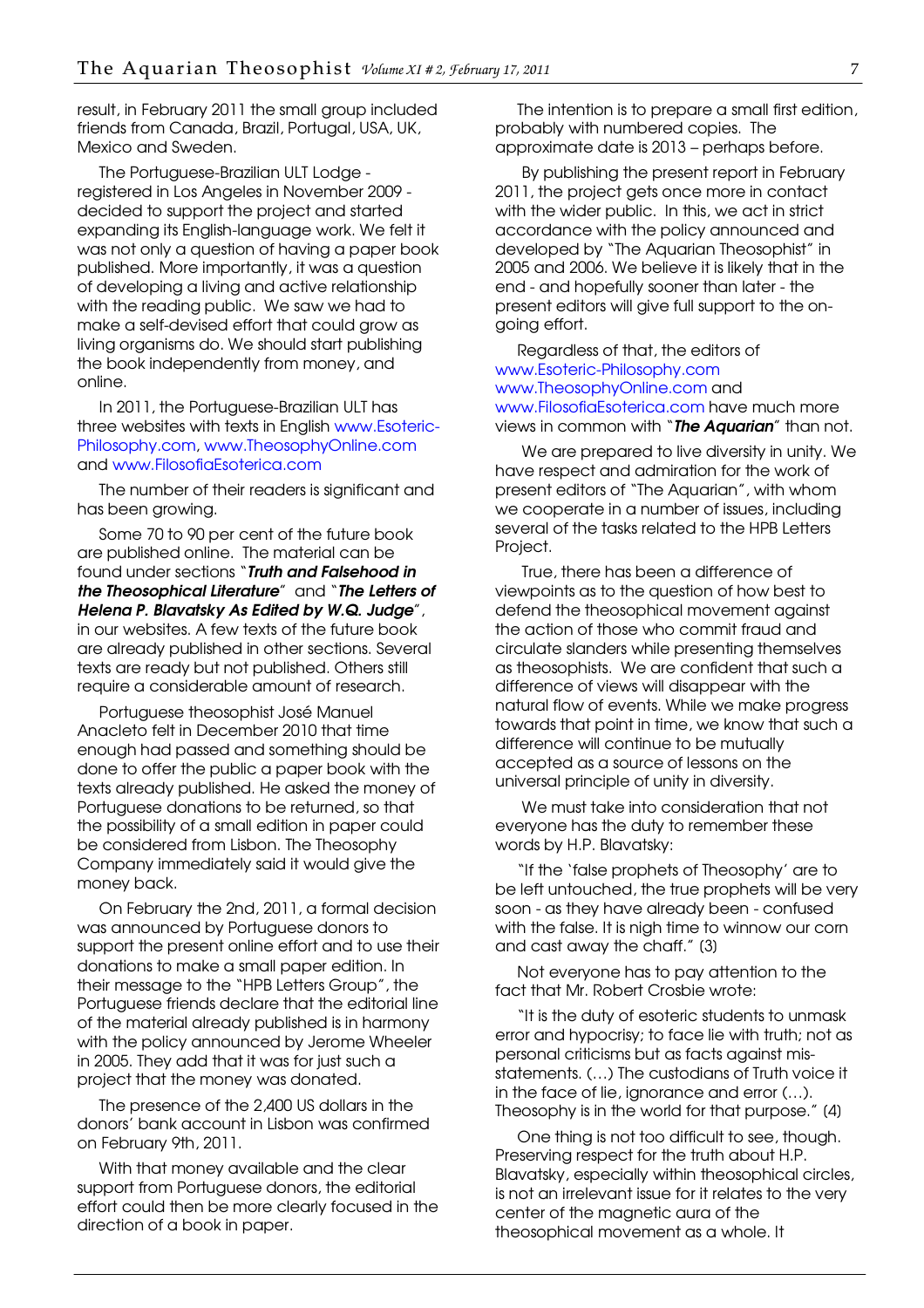<span id="page-7-0"></span>constitutes therefore a decisive factor as to the future Karma and Dharma of the movement.

#### Updated, on 1st March 2011

While diversity and contrast strengthen the theosophical movement, by the end of February differences of opinion as to how to make decisions were rapidly disappearing, as a member of the Board of the Theosophy Company clarified that the money belonging to the HPB Fund is available in Los Angeles and can be used for the book to be published in paper. A message with this clarification was shared on March 1st in the "HPB Letters Group" and at the "**E-Theosophy**" Yahoo e-group. This fact makes it easier to have the volume published by 2013 or before.

Any new developments will be added to the present report as they occur.

------------------------------------------------------

Volunteer workers for the HPB project are

welcome: there are a number of tasks to be done in several fronts, both now and in future.

Commentaries are welcome at any time.

Those who want to make suggestions or take part in the HPB Defense Project should write to [lutbr@terra.com.br](mailto:lutbr@terra.com.br)

#### NOTES:

[1] "Theosophy" magazine, November / December 2005, p. 32. The note is entitled "Questionable Letters and the Blavatsky Defense Fund".

[2] "Sunrise" magazine, edited by the Pasadena Theosophical Society, February / March 2005 edition, p. 82.

[3] "On Pseudo-Theosophy", an 1889 text included in "Theosophical Articles", Helena P. Blavatsky, Theosophy Company, Los Angeles, 1981, volume I, p. 161-175. See p. 163.

 [4] "The Friendly Philosopher", by Robert Crosbie, Theosophy Company, Los Angeles, 1945, 416 pp.; see p. 181.

~ ~ ~ ~ ~ ~ ~ ~ ~ ~

If you want to have access to a daily study of the original teachings of Theosophy, write to lutbr@terra.com.br and ask for information on the Yahoo e-group E-THEOSOPHY.

~ ~ ~ ~ ~ ~ ~ ~ ~ ~ ~ ~ ~

## The Letters of H.P.Blavatsky

On the present 2011 Report, the AQ Editors

From 2005, when AQ took an interest in issues surrounding the defence of H.P.Blavatsky's reputation, it has co-operated closely with many students to protect it. This has been done in ways that are thought to best serve the Theosophical Movement in the future.

So therefore AQ fully supports the HPB Letters project and its two aims of:

- correcting false impressions about HPB, and
- warning people which of HPB's published letters were and were not likely to have been written by her.

As said in the above 2011 Report, many have commented that these documents are clearly and obviously fraudulent.

It being said that they were supposed to be written by Madame Blavatsky herself, but as yet none of the originals have ever publicly seen the light of day, nor does anyone know where they are now.

Why they were written remains unknown, but one day "**the truth will come out"** and we wait for that time with hope and patience.

It is the restoration of HPB's place in the minds and hearts of all sincere Theosophists that the project was set up, and all efforts made in that direction are warmly welcomed. Remaining free from attachment to the results of action, we only need repeat what the Gita says...

#### "Act as seemeth best unto thee".

The AQ Editors

The HPB Letters 2011 Report quick link: <http://www.theosophyonline.com/ler.php?id=204>



Celtic flowers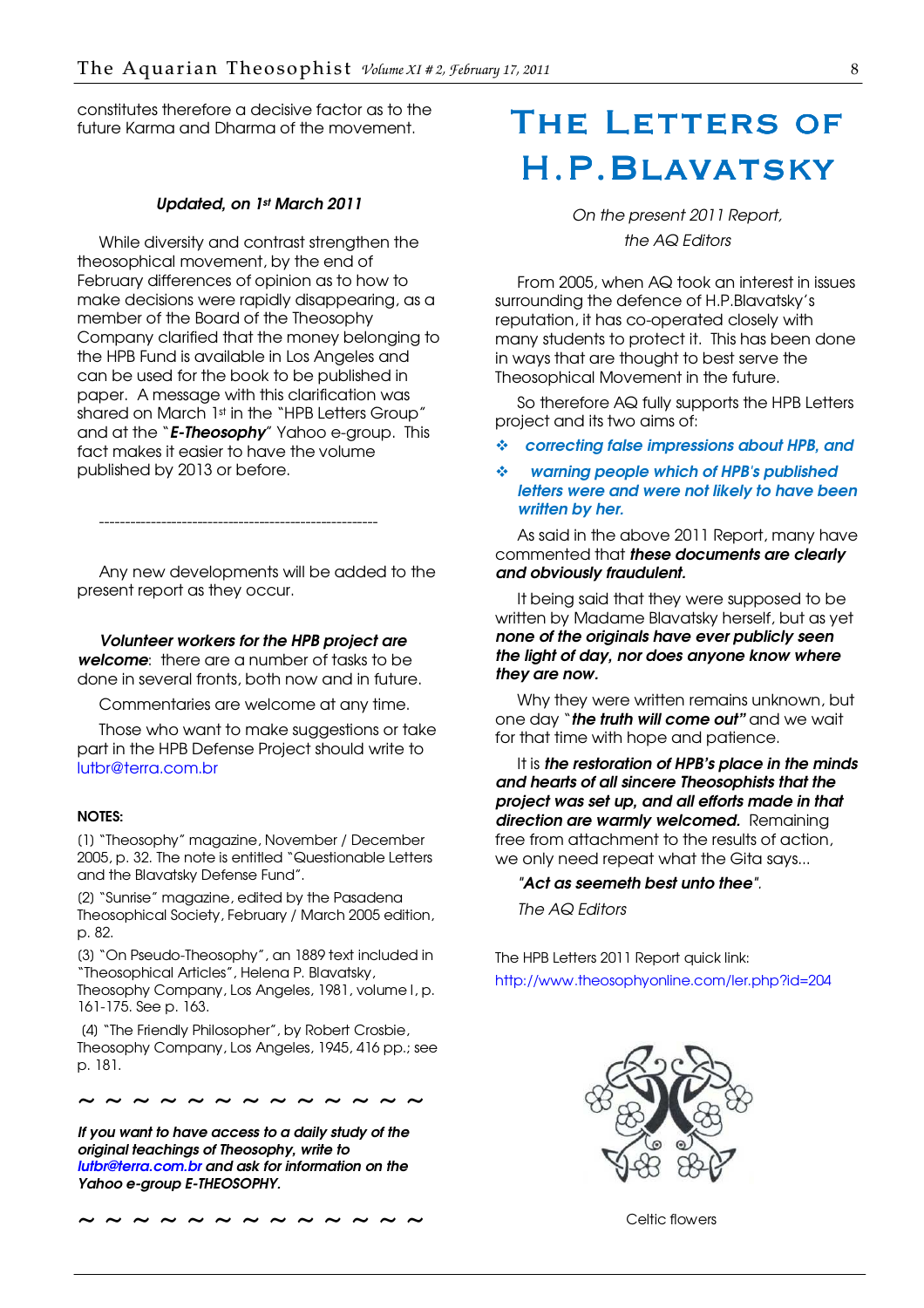## <span id="page-8-0"></span>The Sphinx & the People Egypt's Revolution

#### by Rene Wadlow

"The people's revolution is on the march;

… When the freedom-loving people march; … When the farmers have an opportunity to buy land at reasonable prices and sell the produce of their land through their own organizations;

… When workers have the opportunity to form unions and bargain through them collectively;

… When the children of all the people have an opportunity to attend schools which teach them truths of the real world in which they live; … When these opportunities are open to

everyone,

… Then the world moves straight ahead… "The people are on the march toward ever fuller freedom, toward manifesting here on

Henry A. Wallace, Vice-President of the United States setting out US war aims in June 1942.

earth the dignity that is in every human soul."

The wave of the people's revolution has swept over Tunisia and pushed President Ben Ali to exile in Saudi Arabia. The disintegration of Ben Ali's government and power base has been closely watched in the Arab world. Although Ben Ali was not particularly liked by his neighbours, political leaders in Egypt, Libya, Algeria, Morocco, Syria and Jordan can see the parallel without too much difficulty — a heavyhanded security state with diminishing popular support and growing demands from an educated, yet frustrated population. Recent demonstrations in Algeria and Jordan set off by higher food prices have been met by some government action to limit taxes on food. However, higher food prices are only one sign of broader socio-economic weaknesses that have led to high unemployment, high rents and yet a housing shortage.

It is in Egypt that, following the Tunisian example, people have taken to the streets demanding that President Hosni Moubarak must go. The cries of the Tunisian revolutionary movement "Liberty-Work-Dignity" have been taken up by other peoples.

Throughout the Arab world, governments have been unable or unwilling to open serious discussions on socio-economic policies and alternatives. Islamic-based groups have played some role in focusing protests but have not done much in presenting realistic alternative

policies. The violence of some of the Islamic groups in some countries has served as a pretext for the governments to ban all policy discussions without too many protests from Western governments.

The repressive forces of the State are stronger in Egypt than in Tunisia where there was a division of policy between the less-politicallystructured army and the more pro-Ben Ali police and palace guard. In Egypt, there are some 340,000 in the Army and probably as many in the domestic security services — police, riot police, numerous intelligence services. They receive their relatively high wages thanks to US government "aid" of \$1.3 billion a year, Egypt being the second highest recipient of US funds after Israel.

In addition, there is a bloated civil service whose well-being depends on their government jobs. What one does not know is if the army is willing to say "We want to protect our prerogatives but we are willing to jettison Hosni Mubarak."

For the moment, the military and security services have come on the street in full force with heavy tanks and fighter planes overhead. Two generals have been named to the "inner circle" — one as Vice-President, a post unfilled in the past, and one as Prime Minister. What the army will do is unclear. There is no armed insurgency against the government. There have only been non-violent protests. The army can prevent street demonstrations but they can not force people to work.

A potential opposition leader, Mohamed ElBaradei, the former director of the UN International Atomic Energy Agency is on the scene calling for Mubarak to step down to be replaced by a transitional government until elections can be called.

The Sphinx watches over the scene with the trace of a smile. Most of the tourists who usually crowd around are trying to leave the country, and few are arriving until they see what will happen politically.

The Sphinx was the manifestation of an esoteric philosophy cast in stone. The philosophy stressed the unity of the body, the heart — a symbol of the emotions but also intuition — and the Spirit. The ways of integrating body, heart and Spirit was taught to small groups by spiritual teachers. The Sphinx was the doctrine set in stone as words were not the main aspect of the teaching. Knowledge and the aims of action were to come from within each individual.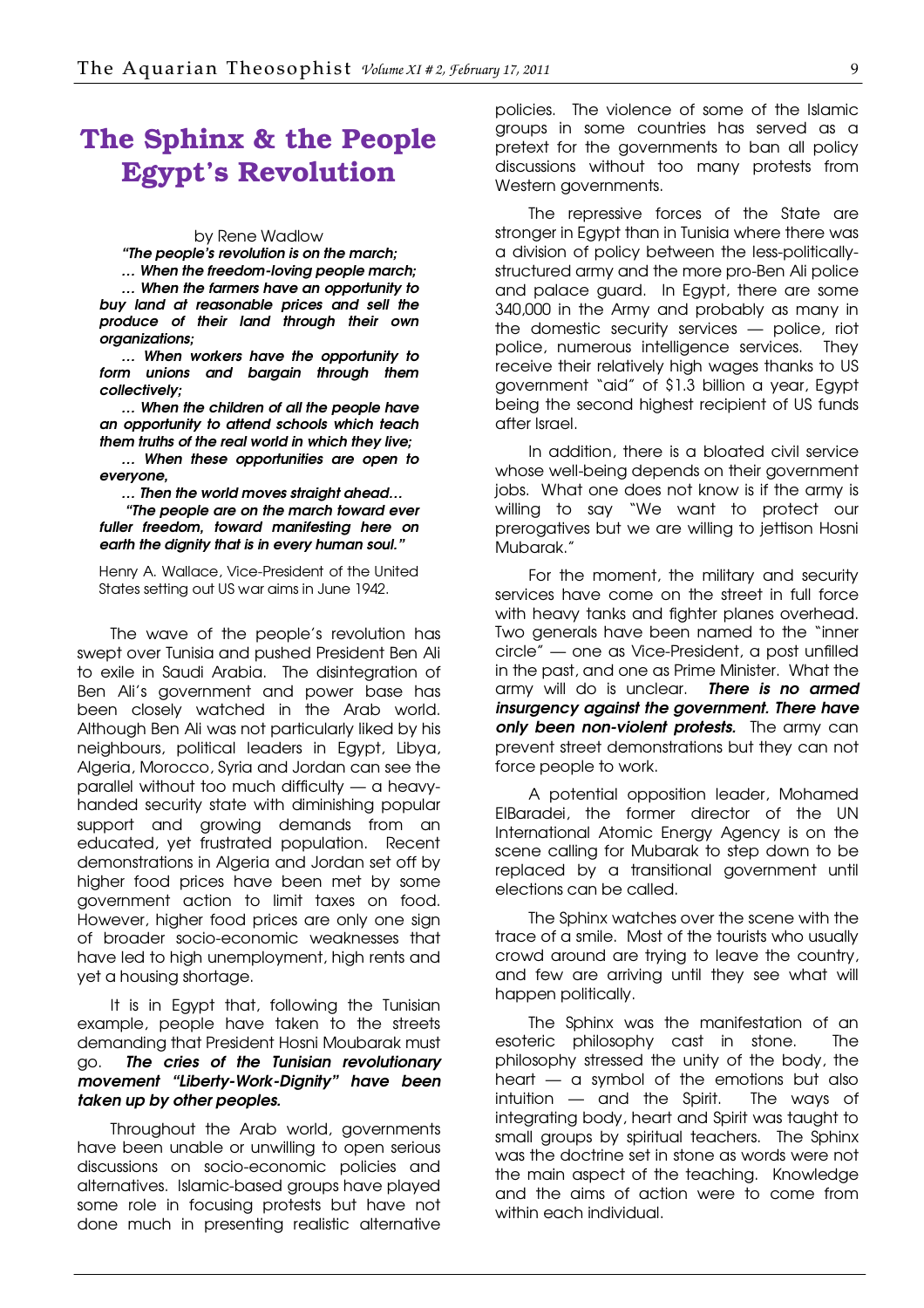<span id="page-9-0"></span>Likewise, the people's revolution will not come from without. It will arise from the bodyheart-spirit of the Egyptian people. What we see today may be only the first wave, but as an old civilization, the Egyptians have learned to wait. But the people's revolution is on the march, and the period of military control is likely to be short.

Rene Wadlow, UN Representative in Geneva for "The Association of World Citizens".

\_\_\_\_\_\_\_\_\_\_\_\_\_\_\_\_\_\_\_\_\_\_\_\_\_\_\_\_\_\_\_\_\_\_\_\_\_\_\_\_\_\_\_\_\_

## News Release from Rupert Sheldrake Online

#### London, 20 January 2011

My new telephone telepathy test has just been launched in the US, so if you live in the US, please try it!

This is the first time that an automated test of this kind has been available in North America.

You register online here

<http://www.telepathyexperiment.com/>

entering your own mobile telephone number, and the numbers of two friends or family members who have agreed to take part.

The computer selects one of them at random, asks her to ring you through the computer system, and when she is on the line you guess who it is before you can actually speak to her. This process is repeated another 5 times. If your callers respond promptly, the whole test takes less than an hour, and you then get feedback at the end telling you your score.

This test has been developed by Gareth Edwards, to whom I am very grateful, and Simon Burton and Mark Early have kindly been testing it out. It may not be entirely glitch-free and if you have a technical problem please report it to Gareth through the contact window on the experiment web site. We do not know if it works in Canada, so if you live in Canada please have a go and let us know.

An older version of this test is available for use in the UK only on my web site at the online experiments portal.

#### On 9th February I'm giving the Perrott-Warrick lecture at Trinity College, Cambridge on "The Evolution of Telepathy" at 17:30.

It's free and open to people who are not members of the University, but space is limited and there is no advance booking.

#### The previous day  $(8<sup>th</sup>)$  I am giving a seminar at University College, London on "The Extended Mind" (Feb 8, 17:30, Room LG04, Bedford Way) which is also free and open to anyone interested.

In the summer I will again be on Cortes Island, BC, God willing, and am giving a joint workshop at Hollyhock from August 3-7 with Brother David Steindl-Rast, on "Nature, Science and Spirit". Brother David is a Benedictine monk, an old friend and a very inspiring man. He rarely leaves his hermitage, so this is a rare opportunity to spend some time with him, and I am greatly looking forward to it.

I recently wrote an article about the Crop Circle Making Competition that I helped to organize in 1992, which has just been published in a book called "Michellany", a tribute to my old friend John Michell, who died in 2009. You can find a link to the article on my home page

[http://www.sheldrake.org/homepage.htm](http://www.sheldrake.org/homepage.html)l

This month's trialogue in on **homing pigeons**, and there is a link to it near the bottom of my home page.

Rupert Sheldrake

To contact Rupert, send an email from here: <http://www.sheldrake.org/About/contact/>

Please note that you can unsubscribe at any time from the newsletter. Simply type 'unsubscribe' on the subject line.

~ ~ ~ ~ ~ ~ ~ ~ ~ ~ ~

## A note about the author

Rupert Sheldrake, one of the world's most innovative biologists and writers, is best known for his theory of morphic fields and morphic resonance, which leads to a vision of a living, developing universe with its own inherent memory.



He worked in developmental biology at Cambridge University, where he was a Fellow of Clare College, Cambridge, UK.

He was then Principal Plant Physiologist at the International Crops Research Institute for the Semi-Arid Tropics ( ICRISAT ) in Hyderabad India.

From 2005 to 2010 he was Director of the [Perrott-](http://www.sheldrake.org/About/biography/pwfund.html)Warrick project funded from Trinity College, Cambridge.

The AQ Eds.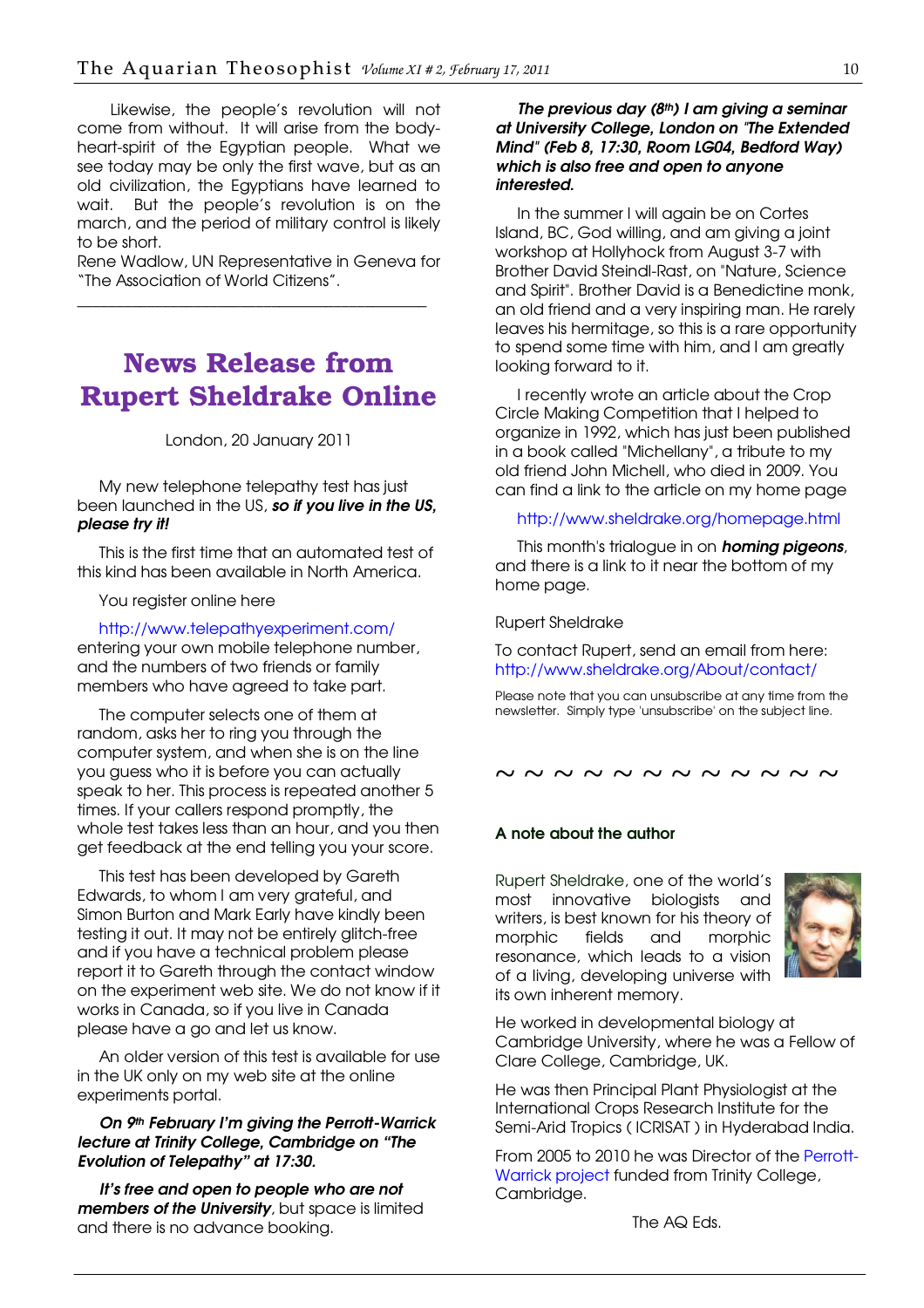## <span id="page-10-0"></span>Animals can tell right from wrong

#### by a Daily Mail reporter, UK

#### Science suggests it's not just man who has morals

Animals have a sense of morality and can tell right from wrong, according to new research.

Species ranging from mice to wolves are governed by similar codes of conduct as humans, say ecologists.



Empathy: Spindle cells in dolphins' brains mean they care about other species

…. and mice react more strongly to pain when they have seen another mouse in pain.

Prof Berkoff, who presented his case in new book, Wild Justice, said: 'There are cases of dolphins helping humans to escape from sharks, and elephants that have helped antelope escape from enclosures.'

'The belief that humans have morality and animals don't is a long-standing assumption, but there is a growing amount of evidence that is showing us that this simply cannot be the case,' Prof Bekoff told the Sunday Telegraph.

'Just as in humans, the moral nuances of a particular culture or group will be different from another, but they are certainly there.

'Moral codes are species specific, so they can be difficult to compare with each other or with humans.'

#### His conclusions will provide ammunition for animal welfare groups pushing to have creatures treated more humanely.

To read the full article follow the link… [http://www.dailymail.co.uk/sciencetech/article-1187047/Animals](http://www.dailymail.co.uk/sciencetech/article-1187047/Animals-tell-right-wrong-Scientists-suggest-just-humans-morals.html)tell-right-wrong-Scientists-suggest-just-humans-morals.html

## Music and the Paranormal

A talk by Melvyn Willin, Paramusicologist and Psychical Researcher, will be given on 22nd February 2011 at Goldsmiths College, University of London [www.goldsmiths.ac.uk](http://www.goldsmiths.ac.uk/)

**Outline** "It will discuss **three areas** taken from my first PhD and will contain audio excerpts where appropriate. They are

- a) the possibility of music as a possible agent in telepathy experiments exploring the idea that musical experience might be communicated by means of the presence of an anomalous method of information transference.
- b) The second study researched the music that was claimed to have been composed by dead composers through musical mediums.
- c) Finally I investigated music that was claimed to have been heard when no physical source was available. I tried to discover the possible sources for anomalous music and explored various options."

**Biography** Melvyn was born in St Albans, Hertfordshire, UK and attended a local grammar school. He received his first degree in 1972 and was later awarded a master's degree and Licentiate of the Royal Academy of Music. His first doctorate (Sheffield University) linked music with paranormal phenomena and a second doctorate (Bristol University) researched the place of music in historical and contemporary witchcraft.

An abiding interest has been the paranormal and the occult. Melvyn has been a member of the Ghost Club, the Pagan Federation, the Parapsychology Association and Folklore Society. He is a Council member of the Society for Psychical Research…

He has led investigations into alleged hauntings and poltergeist outbreaks. His first book Music, Witchcraft and the Paranormal was published in 2005 with subsequent books in 2007, 2008 and 2010. He has also contributed a chapter to an academic book on the film The Wicker Man and an encyclopedia devoted to witchcraft. He advised on a project for the Freiburg Institute in Germany on acoustical paranormal phenomena and he is currently a Perrott-Warrick scholar researching near death experiences from a music perspective. **Ends.**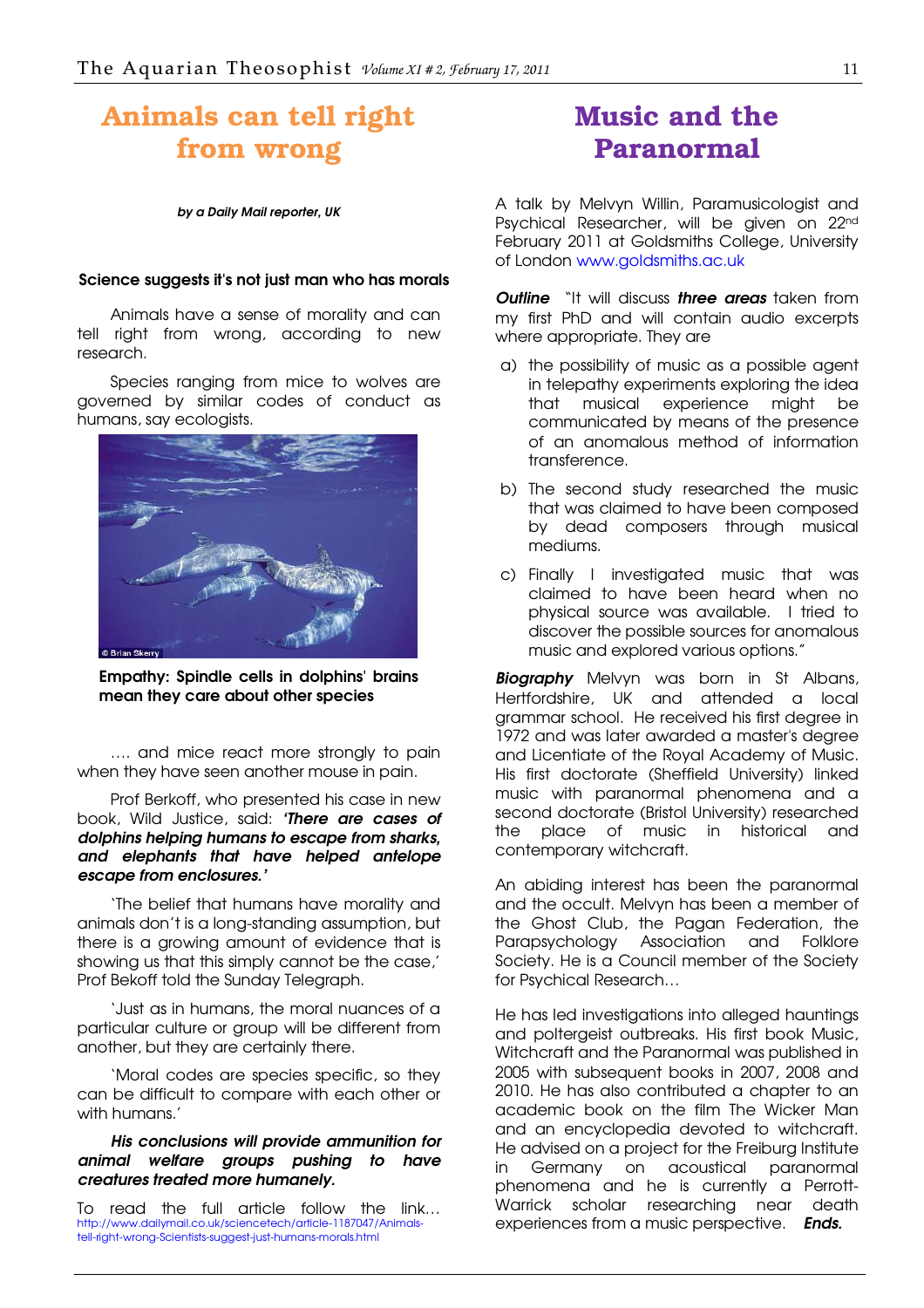## <span id="page-11-0"></span>**CORRESPONDENCE**

## B.P.Wadia on the Inner Work

from a correspondent, Friday, February 11, 2011

#### Hello Editors

The text placed in the E-Theosophy is a great pearl of B.P.Wadia and it would be important to be known by more readers.

The Aquarian Theosophist is very interesting, congratulations for the excellent work. :)

Regards, ML

P. S. Sorry if I gave some error in English.

#### [Inner work](http://groups.yahoo.com/group/E-THEOSOPHY/)

#### [Posted on E-Theosophy at Yahoo Groups](http://groups.yahoo.com/group/E-THEOSOPHY/)

Wed Feb 9, 2011 12:39 pm (PST) Friends,

It is difficult to maintain tranquillity under all circumstances but we must remember that obstacles are opportunities for gaining strength and knowledge.

#### Like B.P.Wadia said

"Outer influences do affect us more and more directly. We have to make a deliberate attempt to turn within and study is the first step; remembrance of the Inner World of Masters is the second.

"Then follow reflection on what is studied and meditation on the Masters. In the Heart is the Lotus – the spiritual Heart – and within that is the jewel – Manas, Buddhi, Atma. Manas is triple – I mean Higher Manas – and so is Buddhi, and so is Atma.

"It is a nine-petaled Lotus, so to speak, and the seed is the Jewel – Mani, a Diamond. Let the Lotus develop one petal after another – seven branches of knowledge, seven Paramitas, and for us they must evolve side by side.

"That inner work of gaining the inner wisdom of Compassion, which is peace and light, is your immediate task and these will begin to radiate without.

"So, the inner life must go on. What after all are outer turmoils? Real to the brain and the sensations felt, but the Inner Man has to learn to rise above these. Tranquillity comes from within, turmoil from without.

"The latter we have to endure by adaptability. The pairs of opposites of the 12<sup>th</sup> Chapter of the Gita have to be seriously and sincerely considered. The world is "too much with us" and tempts us to forget Heaven. Theosophy teaches us how to ascend to Heaven and we must do that." [1]

Best regards, M

\*\*\*\*\*\*\*\*\*\*\*\*\*

[1] - The Theosophical Movement, March 1960, Vol 30, # 5, p 173.

<http://groups.yahoo.com/group/E-THEOSOPHY/>

## Haiti ULT celebrates WQJ's life

from haititheosophie@yahoo.fr Mercredi 23 Février 2011

Chers amis

-

Je vous envoie le programme à la fois par la poste et par courrier electronic. Je sais que le courrier postal peut être en retard. Merci de publier notre programme sur vos sites.<sup>6</sup>

Contribution to the Aquarian magazine:

#### The Jacmel Lodge is getting ready to celebrate two important dates in the Judge's life:

- April  $13<sup>th</sup>$  his birthday will have meeting in the afternoon with the trusty board.
- March 21st his passing away day. March 21st last year was the day of resumption of works for the Jacmel Lodge after three months of slowing down - which represents for us three months of hard work to rebuild the Jacmel Lodge after the disaster.

It was necessary to not let down. The right act is crucial in these trial some moments.

<sup>6</sup> Dear Friends, I'm sending you the programme both by mail and email as I know the post may be late. Thank you for publishing it on your websites.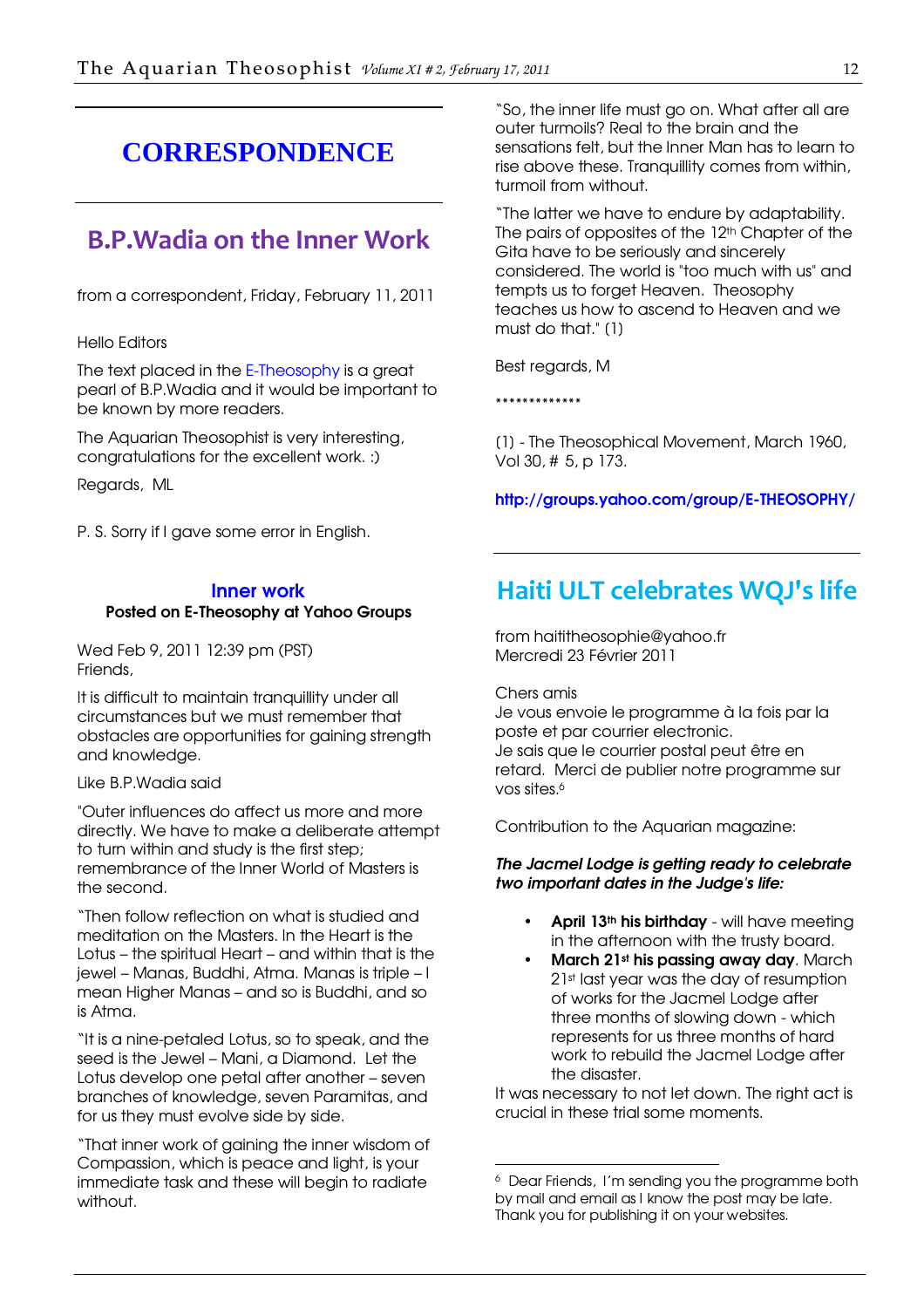<span id="page-12-0"></span>We find a beautiful message for the occasion in "The Letters that Helped Me" from W.Q.Judge page 35 French edition, 1928.

« Given that sadness is a result of over estimation of trials and men's heart wickedness, individually and collectively. But beholding the fountain of joy and hope, springing from universal brotherhood of those of yesteryear who were men like us, who fought the good fight, having succeeded, and the legacy left to the followers. »

**Fraternally** 

Compagnie Theosophie HAITI

## **COMING CONFERENCES**

## **Californian Conference 2011**

#### **in Julian, San Diego, Calif., USA**

[ Two emails were received from International Theosophy Conferences about the Summer 2011 conference. Eds. ]

#### 2<sup>nd</sup> February 2011

Lodging is now reserved and available for the Julian 2011 International Theosophy Conference. Go to the website, **International Theosophy Conferences** and click on the lodging link. It should be clear from there. You might also want to explore the links showing all the rooms and some of the surrounding areas. Announcements regarding our program will be coming shortly. It is important to make your reservations through us as soon as possible. Julian is a popular area, and we want to make sure everyone has a spot. Let us know if there are questions.

#### 16th February 2011

**Finances.** The two facilities we have reserved for attendees, so far, required \$3500 in deposits as a way to hold these reservations. Through loans from San Diego Theosophists, Inc. (\$2000) and a personal loan from James and Sally

Colbert, we were able to secure the reservations.

As people are now rapidly making their reservations for this conference, ITC funds are now available. The loan from James and Sally Colbert has already been paid back, and there are funds available to pay back to loan to San Diego Theosophists, Inc. Again, the gods have been there for us.

Lodging. We are receiving almost daily registrations. We are advising all those who have not yet made reservations for the conference, to do so, as soon as possible. If it proves that we need to secure additional facilities, we would like to do this right away, so that they will still be available. Julian is a very popular mountain community, and the August time of year, will receive many visitors. Call us (760-765-1090) to facilitate your reservation.

Presentation Sites. All meals will be served at the Julian Meadow View Inn, although they can serve 200 persons or more per meal, their inside meeting room only holds approximately 100 persons. We are securing the Julian Town Hall (holds 200-plus) for Friday's presentation, and the Julian High School for Saturday's presentation. The latter provides wi-fi and satisfies all electronic needs.

**Transportation.** We are close to establishing a shuttle service between the San Diego Airport and Julian. We also plan to have two vans available for shuttle purposes within Julian during the conference. We expect to have volunteer Theosophists as drivers. For all those receiving this communication, and planning to arrive at the San Diego Airport (Lindbergh Field) on Thursday (August 11), please send us your arrival time so that we may plan for transportation.

The conference is coming together and there are indications of wonderful Theosophical presentations being planned.

[ from the organisers of International Theosophy Conferences ]

#### Conference contact details

PO Box 459, Julian, CA 92036

phone (+1) 760.765.1090

web <http://www.theosconf.org/>

email [theosophy@theosconf.org](mailto:theosophy@theosconf.org)